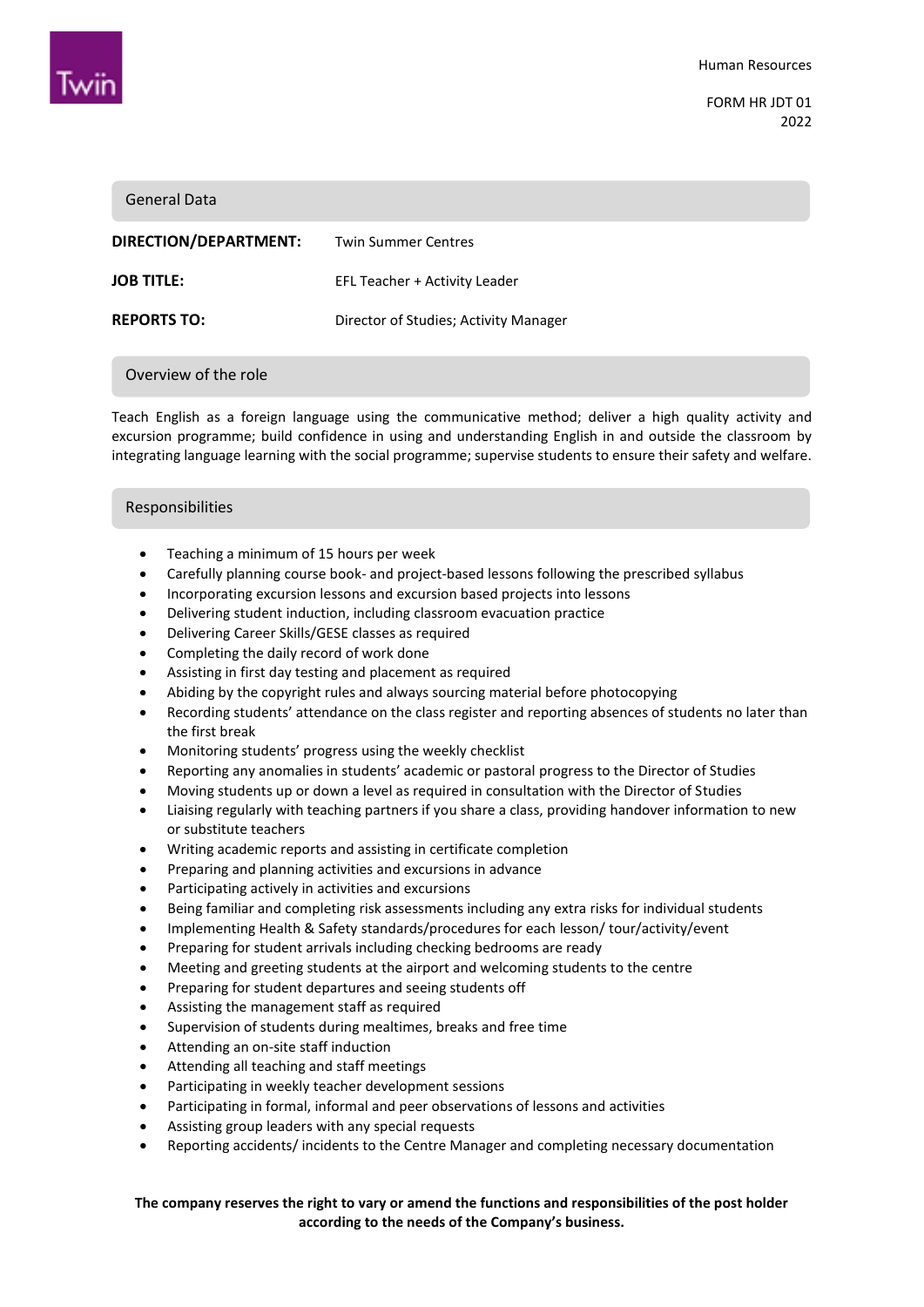

- Maintaining adequate levels of student discipline
- Keeping your workplace tidy
- Any other reasonable/appropriate duties

# Principle Accountabilities

- Delivering enjoyable lessons in which students' learning goals are met
- Delivering engaging activity sessions and informative and well organised excursions
- Ensuring the health, safety and welfare of students at all times

#### Knowledge/Experience required

#### **Essential requirements:**

Applicants should be at least 18 years old with the necessary maturity to undertake responsibility for groups of students aged between 8 and 18 years old.

#### **Desirable, but not essential:**

- Previous EFL teaching experience, particularly in a summer school environment
- Ability to use technology in the classroom
- **Experience of supervising minors**
- **s** Safeguarding training
- **Experience of working in a multi-cultural environment**
- **EXECUSTOMER SERVICE EXPERIENCE**
- Ability to speak a second language
- **EXPERIENCE EXPERIENCE WORKING IN A fast paced and high pressure environment**
- **Experience working as part of a team**

## Education/Qualification

- Essential First Degree + CELTA or Trinity TESOL Certificate or PGCE in English/modern languages with ELT/TESOL subsidiary or equivalent
- Desired DELTA, CELTAYL, Trinity TESOL Diploma or equivalent

# Person Specification

- An inspirational teacher
- Able to demonstrate innovation in the classroom
- Flexible and creative
- Hardworking and caring
- **Enthusiastic and energetic**
- Good time-management and organisational skills
- Good decision making ability
- Ability to assume responsibility of a group of juniors

**The company reserves the right to vary or amend the functions and responsibilities of the post holder according to the needs of the Company's business.**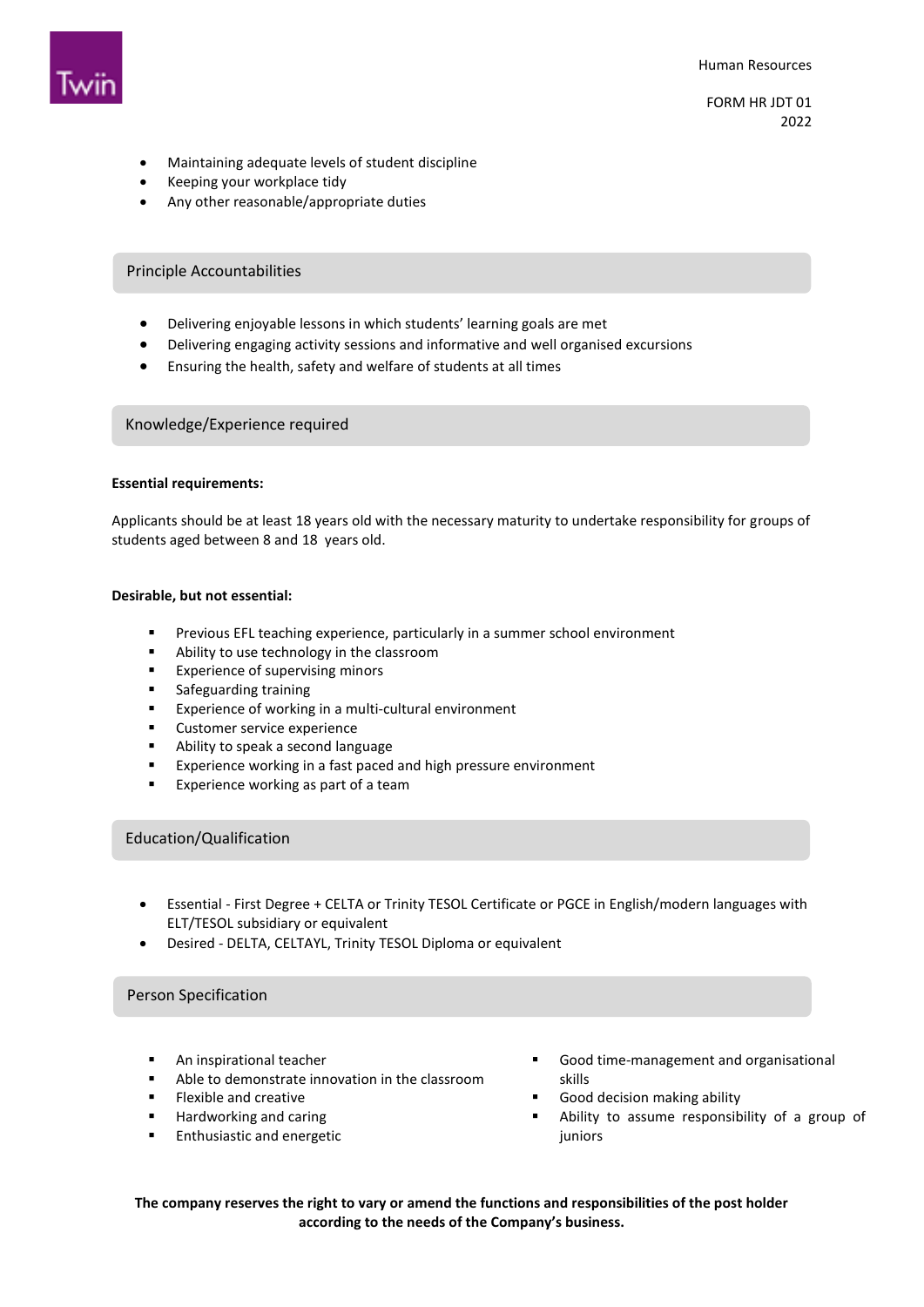

FORM HR JDT 01 2022

- Ability to work independently and as part of a team
- Desire to make a contribution to the programme
- Self- motivated and proactive
- Strong understanding of the principles of safeguarding
- Approachable but professional
- Professional appearance in line with Twin policy

Twin Group is committed to safeguarding and promoting the welfare of children and young people and expects all staff and volunteers to share this commitment. Successful applicants will be required to undertake an enhanced disclosure via the CRB, where appropriate.

We are dedicated to ensuring that all job applicants and members of staff are treated equally, without discrimination on the grounds of gender, sexual orientation, marital or civil partner status, gender reassignment, race, colour, nationality, ethnic or national origin, religion or belief, disability or age.

## **Safeguarding, Welfare and Prevent**

Twin Group is committed to the safeguarding of children and vulnerable adults, the prevention of radicalisation, and promoting the welfare of all of our customers, and we expect all staff and volunteers to share this commitment. Twin Group has as a Safeguarding Policy which all staff must read and comply with. Successful applicants who will work directly with children and/ or vulnerable adults will be required to undertake an enhanced DBS and complete mandatory training.

## **Equality & Diversity**

We are dedicated to ensuring that all job applicants and members of staff are treated equally, without discrimination on the grounds of gender, sexual orientation, marital or civil partner status, gender reassignment, race, colour, nationality, ethnic or national origin, religion or belief, disability or age. Twin Training has an Equality and Diversity Policy and it is the responsibility of all staff to comply with this.

## **Confidentiality**

The post holder must maintain the confidentiality of information about customers, staff and other Twin Training stakeholders. Some work is of a confidential nature and information gained must not be communicated to other persons except in the recognised course of duty. The post holder must meet the requirements of the Data Protection Act (GDPR) at all times.

## **Health & Safety**

Employees must comply with the provisions of the 'The Health and Safety at Work Act 1974' and must take reasonable care for the health and safety of themselves and of other persons who may be affected by their acts or omissions whilst at work. Employees are also required to co-operate with their employer to enable them to perform or comply with any statutory provisions. The organisations efforts to promote a safe and healthy working environment can only succeed with the full cooperation of its employees.

## **Flexibility**

This job description is intended to provide a broad outline of the main duties and responsibilities only. The post holder will need to be flexible in developing the role in conjunction with their line manager. The post holder may be asked to carry out any other reasonable and lawful duty or instruction.

I confirm that I have read, understood and accept the requirements detailed in this job description.

| Signed:                       |          |       |  |
|-------------------------------|----------|-------|--|
| Print name:                   |          | Date: |  |
|                               |          |       |  |
| H.R. Administrator<br>Signed: | --<br>-- |       |  |

**The company reserves the right to vary or amend the functions and responsibilities of the post holder according to the needs of the Company's business.**